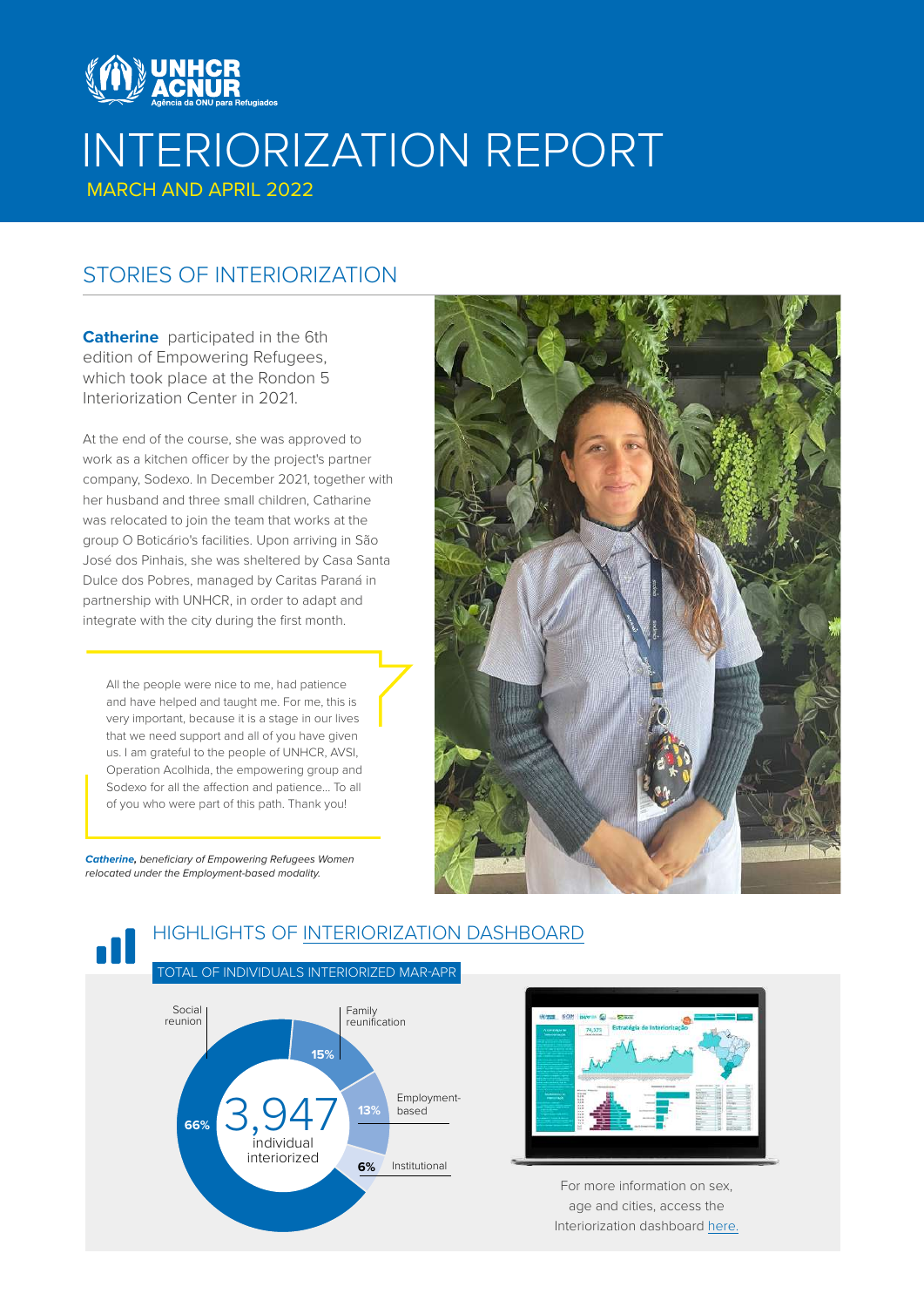# UNHCR data in March and April

 $\bigstar$  UNHCR's performance in the Institutional Modality of Interiorization





In these two months, **53,509 thousand items,** such as masks, backpacks and hygiene kits, were donated to UNHCR partner organizations, such as universities, municipal and state actors and nongovernmental organizations that work with migrants and refugees. The donations were distributed to support the departure of relocated people from the reception and integration centers, as well as to support them to access, with safety and dignity, local integration activities.

#### $\frac{1}{2}$  UNHCR's performance in the Employment-based Modality of Interiorization



#### Sheltering for Interiorization



People welcomed from the shelters of *Operação Acolhida*, supported by UNHCR in partnership with AVSI Brasil and the Adventist Agency for Development and Assistance Resources (ADRA)

**722** individuals sheltered in the BV-8 Transit Shelter in Pacaraima in the Interiorization flow **1,164** individuals sheltered in the emergency shelters of Boa Vista were internally relocated, of which **965** from the Rondon 5 Interiorization Center

**1,433** people sheltered in Manaus Transit Shelter (ATM), of which **1,422** were internally relocated